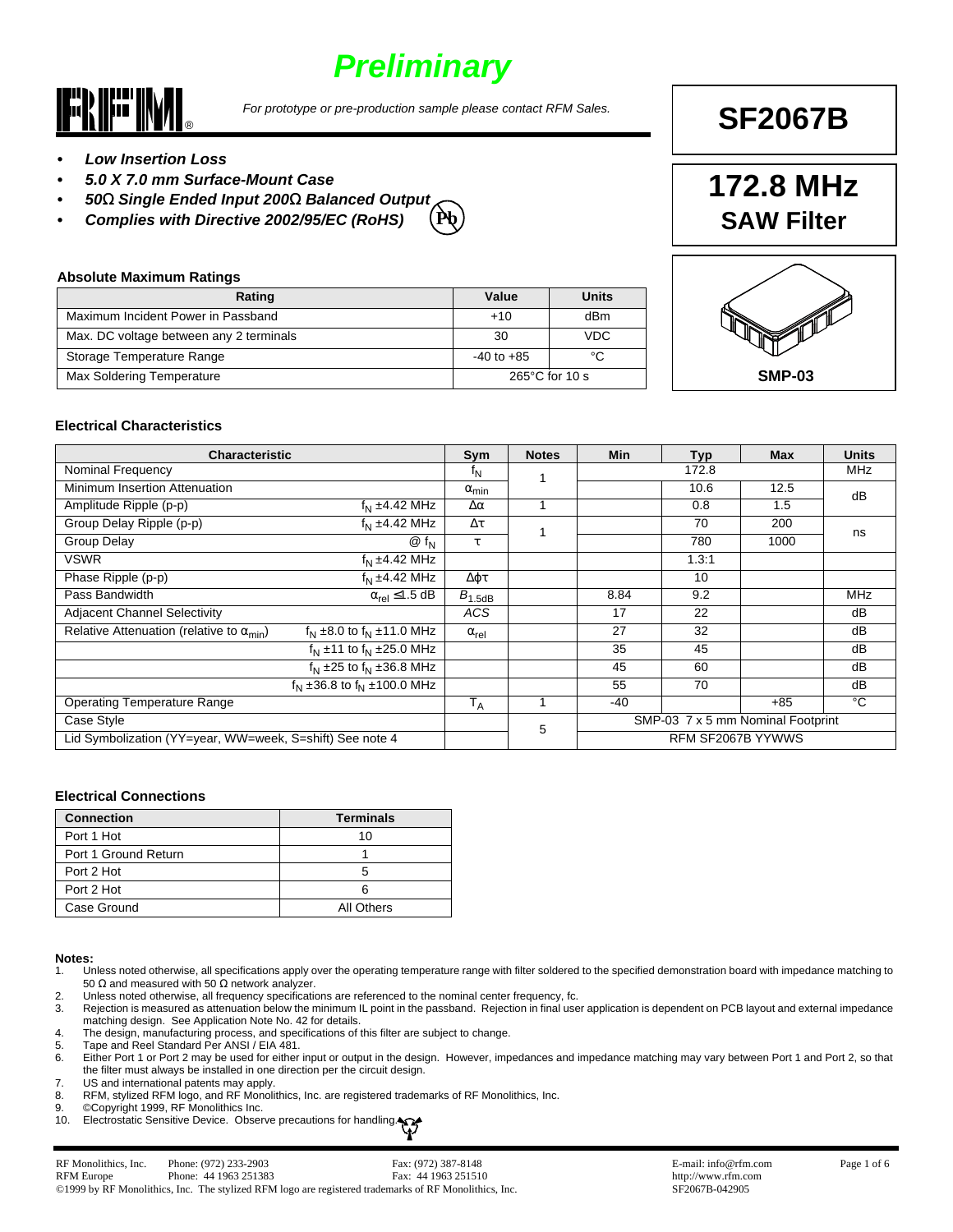## *172.8 MHz SAW Filter*



CENTER 172 . 800 000 MHz SPAN 60 . 000 000 MHz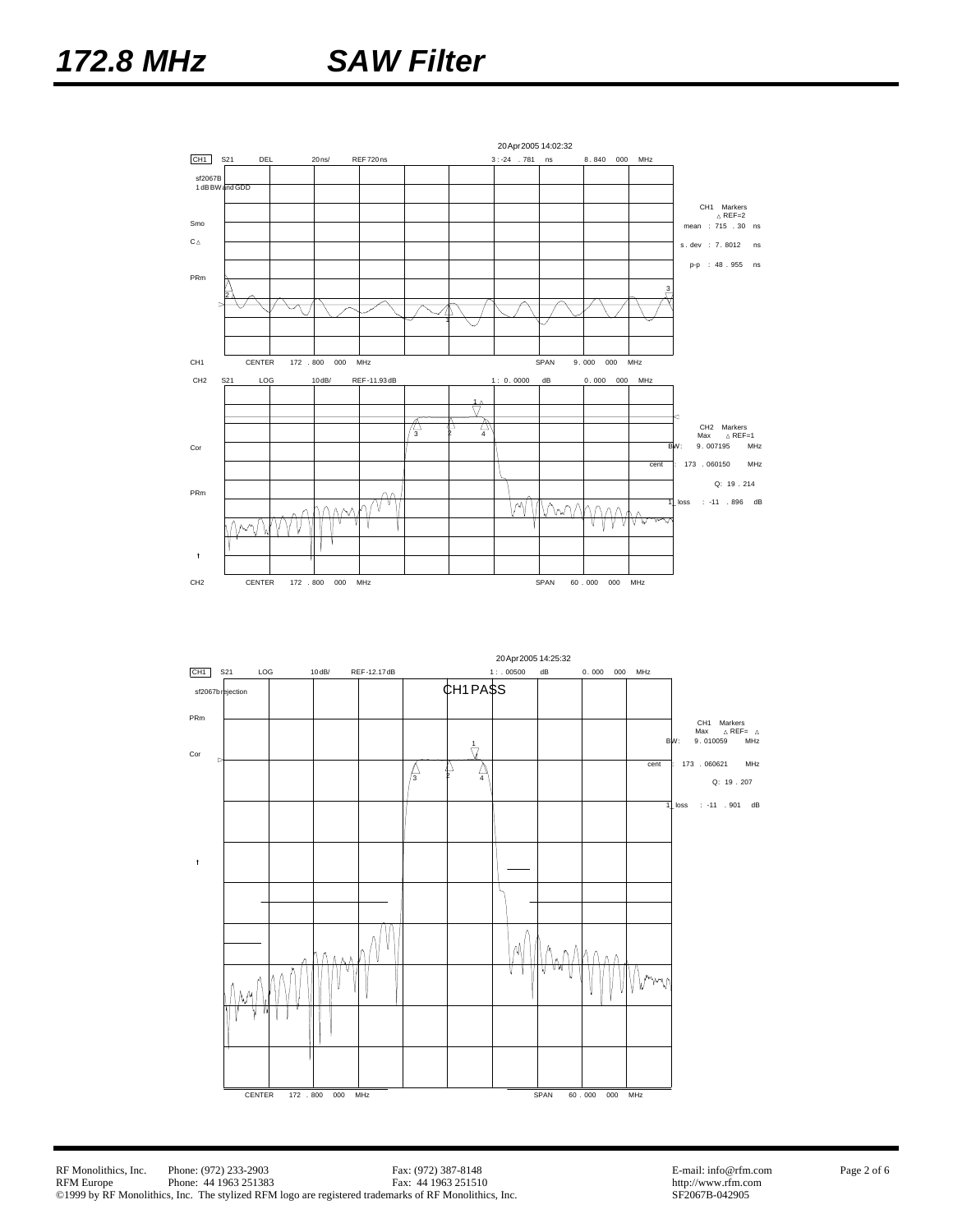

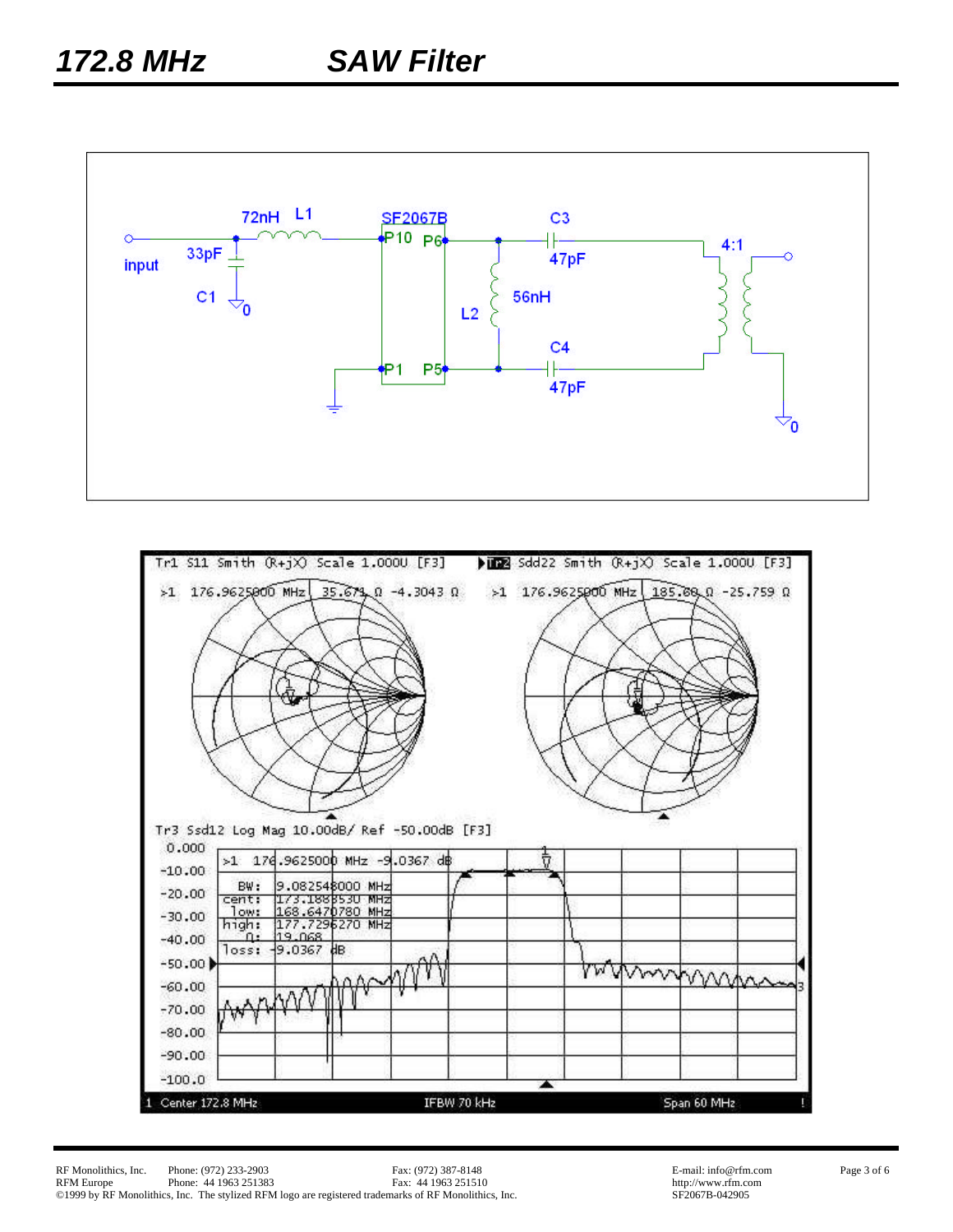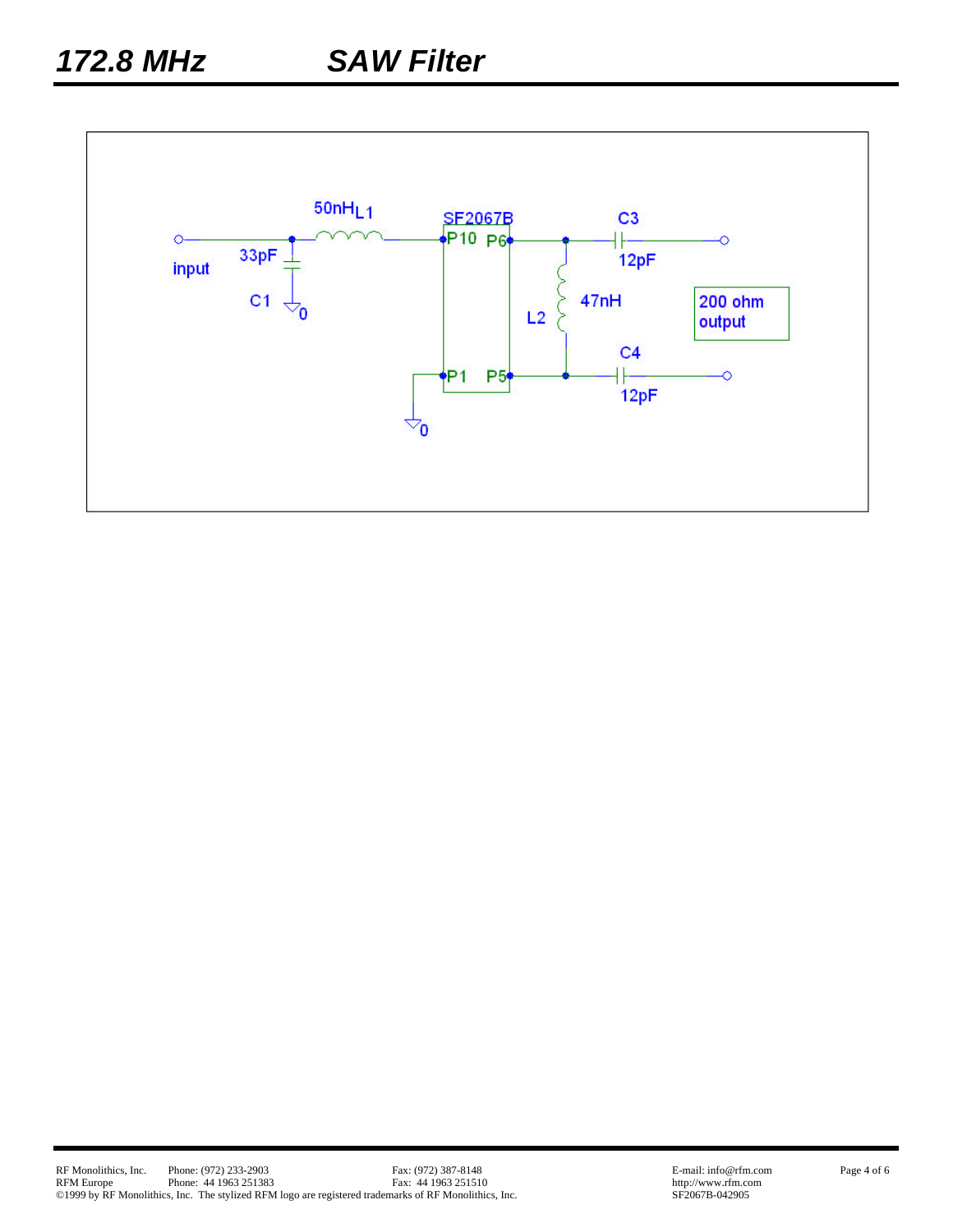## **SMP-03 Case**

### **10-Terminal Ceramic Surface-Mount Case 7 x 5 mm Nominal Footprint**



**Recommended PCB Footprint**



| <b>Case Dimensions</b> |      |            |            |               |            |            |
|------------------------|------|------------|------------|---------------|------------|------------|
| <b>Dimension</b>       | mm   |            |            | <b>Inches</b> |            |            |
|                        | Min  | <b>Nom</b> | <b>Max</b> | Min           | <b>Nom</b> | <b>Max</b> |
| A                      | 6.80 | 7.00       | 7.20       | 0.268         | 0.276      | 0.283      |
| в                      | 4.80 | 5.00       | 5.20       | 0.189         | 0.197      | 0.205      |
| C                      | 1.50 | 1.65       | 2.00       | 0.059         | 0.065      | 0.079      |
| D                      | .47  | 0.60       | .73        | 0.019         | 0.024      | 0.029      |
| E                      | 2.41 | 2.54       | 2.67       | 0.095         | 0.100      | 0.105      |
| н                      | 0.87 | 1.0        | 1.13       | 0.034         | 0.039      | 0.044      |
| J                      | 4.87 | 5.00       | 5.13       | 0.192         | 0.197      | 0.202      |
| ĸ                      | 2.87 | 3.00       | 3.13       | 0.113         | 0.118      | 0.123      |
| P                      | 1.14 | 1.27       | 1.40       | 0.045         | 0.050      | 0.055      |

| <b>Materials</b>          |                                                                                     |  |  |  |
|---------------------------|-------------------------------------------------------------------------------------|--|--|--|
| Solder Pad<br>Termination | Au plating 30 - 60 pinches (76.2-152 µm) over 80-<br>200 µinches (203-508 µm) Ni.   |  |  |  |
| Lid                       | Fe-Ni-Co Alloy Electroless Nickel Plate (8-11%<br>Phosphorus) 100-200 µinches Thick |  |  |  |
| Body                      | $Al_2O_3$ Ceramic                                                                   |  |  |  |
| Ph Free                   |                                                                                     |  |  |  |

| <b>Electrical Connections</b> |                               |                      |  |
|-------------------------------|-------------------------------|----------------------|--|
|                               | <b>Connection</b>             | <b>Terminals</b>     |  |
| Port 1                        | Input or Return               | 10                   |  |
|                               | Return or Input               |                      |  |
| Port 2                        | Output or Return              | 5                    |  |
|                               | <b>Return or Output</b>       | ี                    |  |
|                               | Ground                        | All others           |  |
|                               | <b>Single Ended Operation</b> | Return is ground     |  |
|                               | <b>Differential Operation</b> | <b>Return is hot</b> |  |



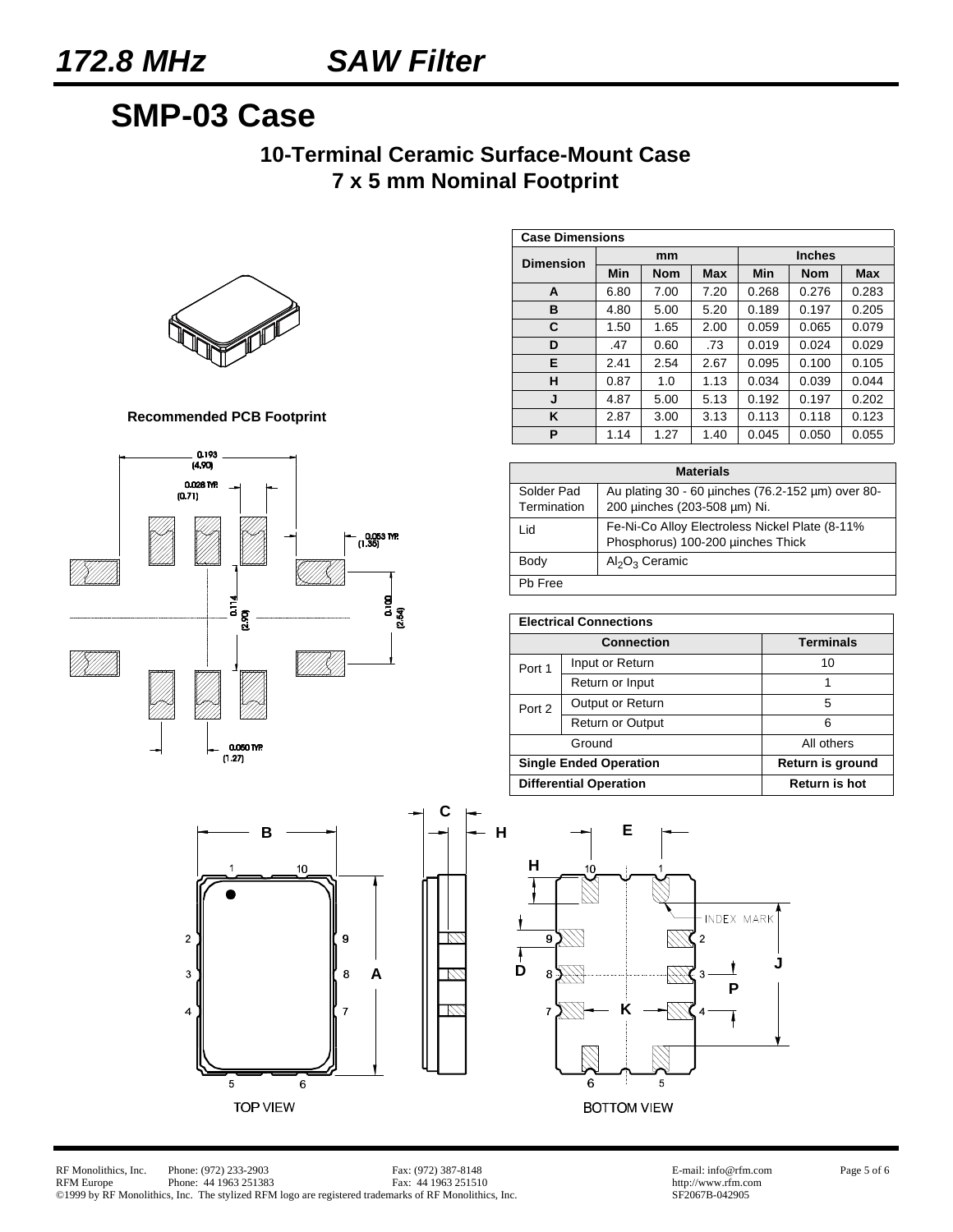### **Tape and Reel Specifications**



|               | "R "<br><b>Nominal Size</b> | <b>Quantity Per Reel</b> |  |
|---------------|-----------------------------|--------------------------|--|
| <b>Inches</b> | millimeters                 |                          |  |
|               | 178                         | 500                      |  |
| 13            | 330                         | 2000                     |  |

### **COMPONENT ORIENTATION and DIMENSIONS**

<u>रुँदे</u> **2.0**

|                         |                                          | <b>Carrier Tape Dimensions</b>                           |                             |
|-------------------------|------------------------------------------|----------------------------------------------------------|-----------------------------|
|                         |                                          | Ao                                                       | 5.5 mm                      |
|                         |                                          | <b>Bo</b>                                                | 7.5 mm                      |
| -COVER TAPE SIZE        |                                          | Ko                                                       | $2.0$ mm                    |
|                         |                                          | <b>Pitch</b>                                             | 8.0 mm                      |
|                         |                                          | W                                                        | 16.0 mm                     |
| Ko<br><b>COVER TAPE</b> | W<br>(CARRIER TAPE SIZE)<br><b>PIN#1</b> | Ð<br>$A_0 \rightarrow$<br><b>USER DIRECTION OF FEED-</b> | ω<br>$Bo -$<br>P<br>(PITCH) |